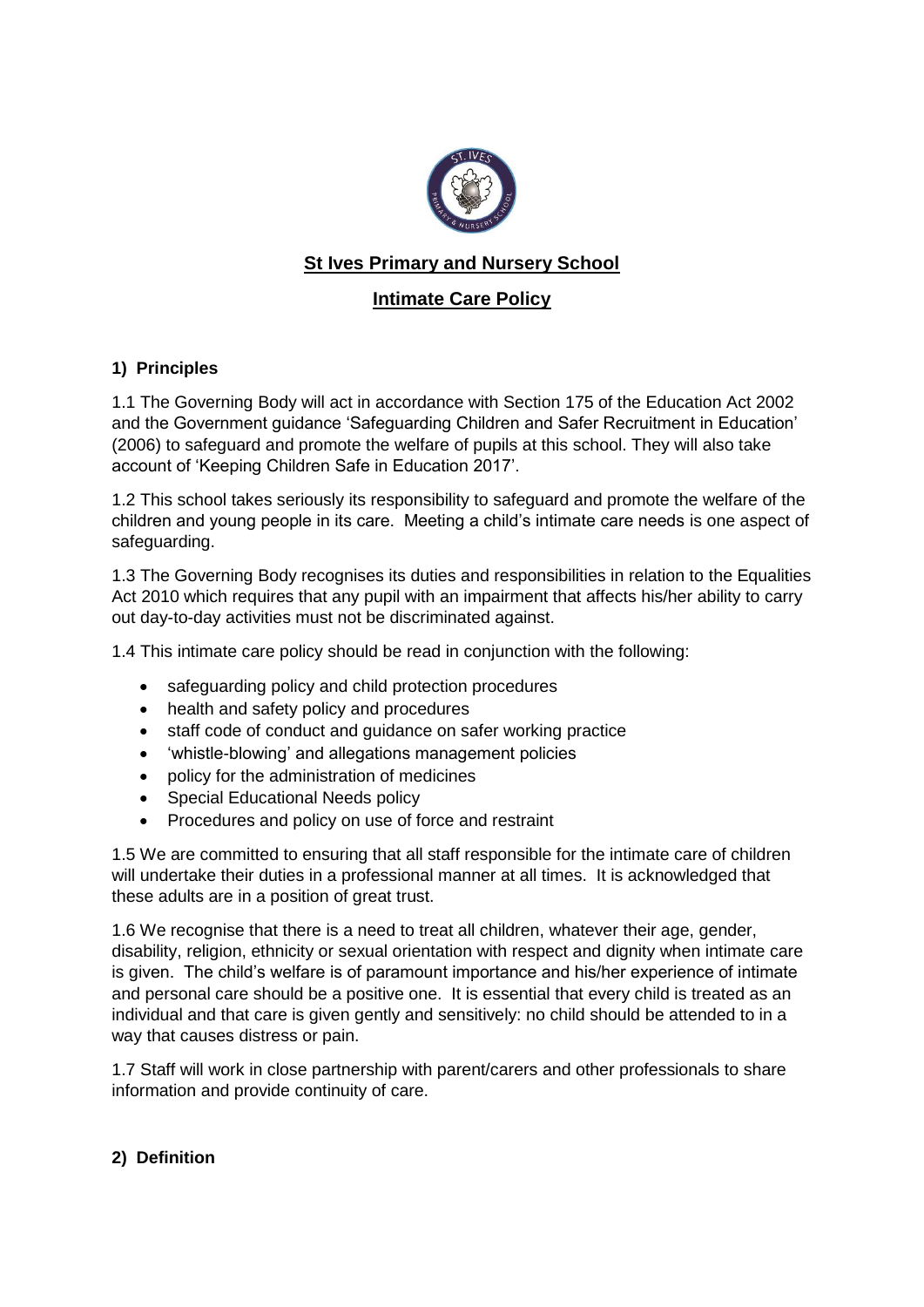2.1 Intimate care can be defined as any care which involves washing, touching or carrying out a procedure to intimate personal areas which most people usually carry out themselves but some pupils are unable to do because of their young age, physical difficulties or other special needs. Examples include care associated with continence and menstrual management as well as more ordinary tasks such as help with washing, changing nappies, toileting or dressing.

2.2 It also includes supervision of children involved in intimate self-care.

### **3) Best Practice**

3.1 Staff who provide intimate care are trained to do so including in child protection and health and safety training in moving and handling. They are fully aware of best practice regarding infection control, including the need to wear disposable gloves and aprons where appropriate.

3.2 There is careful communication with each child who needs help with intimate care in line with their preferred means of communication (verbal, symbolic, etc) to discuss their needs and preferences. Where the pupil is of an appropriate age and level of understanding permission should be sought before starting an intimate procedure.

3.3 Staff who provide intimate care should speak to the child personally by name, explain what they are doing and communicate with all children in a way that reflects their ages.

3.4 All children will be supported to achieve the highest level of autonomy that is possible given their age and abilities. Staff will encourage each child to do as much for his/herself as possible.

3.5 Some children who require regular assistance with intimate care may have written support plans or care plans agreed by staff, parents/carers and any other professionals actively involved, such as health visitors or physiotherapists. These plans include a full risk assessment to address issues such as moving and handling, personal safety of the child and the carer. Any historical concerns (such as past abuse) should be noted and taken into account.

3.6 Where a care plan or support plan is not in place, parents/carers will be informed the same day if their child has needed help with meeting intimate care needs. When nappies have been changed or help has been provided with potty training this will be recorded by Nursery staff.

3.7 Adults who assist pupils with intimate care should be employees of the school, not students or volunteers, and therefore have the usual range of safer recruitment checks, including DBS checks at the appropriate level.

3.8 It is not always practical for two members of staff to assist with an intimate procedure and also this does not take account of the child's privacy. A member of staff should inform another appropriate adult when they are going to assist a child with intimate care.

3.9 Wherever possible the same child will not be cared for by the same adult every time; there will be a rota of carers known to the child who will take turns in providing care. This will ensure, as far as possible, that over-familiar relationships are discouraged from developing while at the same time guarding against the care being carried out by a succession of completely different carers.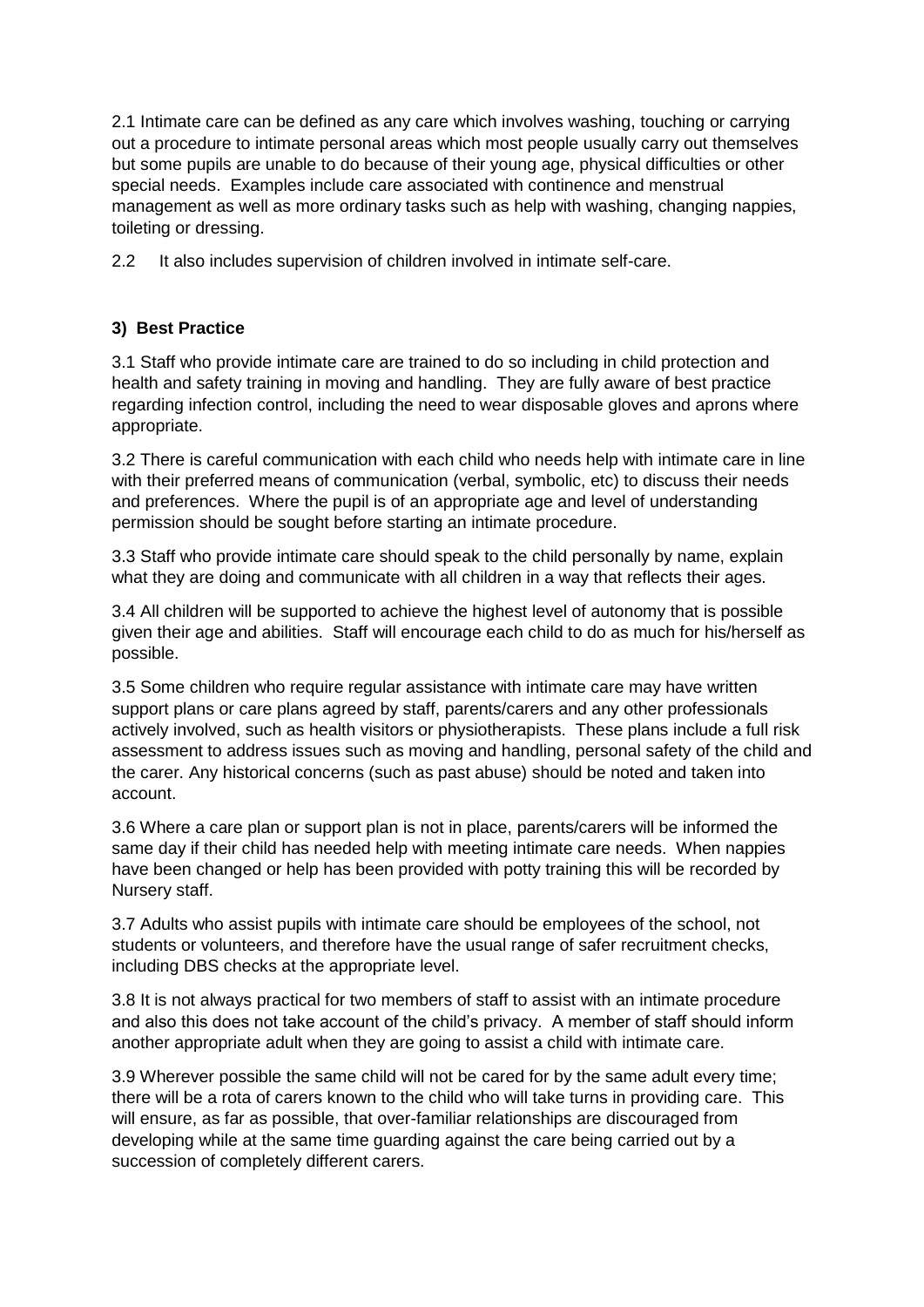3.10 The religious views, beliefs and cultural values of children and their families should be taken into account, particularly as they might affect certain practices or determine the gender of the carer.

3.11 All staff should be aware of the school's confidentiality policy. Sensitive information will be shared only with those who need to know.

### **4) Child Protection**

4.1 The Governors and staff at this school recognise that children with special needs and disabilities are particularly vulnerable to all types of abuse.

4.2 The school's child protection policy and inter-agency child protection procedures will be accessible to staff and adhered to.

4.3 From a child protection perspective it is acknowledged that intimate care involves risks for children and adults as it may involve staff touching private parts of a child's body. In this school best practice will be promoted and all adults (including those who are involved in intimate care and others in the vicinity) will be encouraged to be vigilant at all times, to seek advice where relevant and take account of safer working practice.

4.4 Where appropriate, children will be taught personal safety skills carefully matched to their level of development and understanding.

4.5 If a member of staff has any concerns about physical changes in a child's presentation, e.g. unexplained marks, bruises, soreness etc s/he will immediately report concerns to the Designated Senior Person for Child Protection or Headteacher.

4.6 If a child becomes distressed or very unhappy about being cared for by a particular member of staff, this should be reported to the class teacher or Headteacher.

4.7 If a child, or any other person, makes an allegation against an adult working at the school this should be reported to the Headteacher (or to the Chair of Governors if the concern is about the Headteacher) who will consult the Local Authority Designated Officer in accordance with the school's policy.

4.8 Similarly, any adult who has concerns about the conduct of a colleague at the school or about any improper practice will report this to the Headteacher or to the Chair of Governors, in accordance with the child protection procedures and 'whistle-blowing' policy.

### **5) Physiotherapy**

5.1 Children who require physiotherapy whilst at school should have this carried out by a trained physiotherapist. If it is agreed in the support plan or care plan that a member of the school staff should undertake part of the physiotherapy regime (such as assisting children with exercises), then the required technique must be demonstrated by the physiotherapist personally, written guidance given and updated regularly. The physiotherapist should observe the member of staff applying the technique.

5.2 Under no circumstances should school staff devise and carry out their own exercises or physiotherapy programmes.